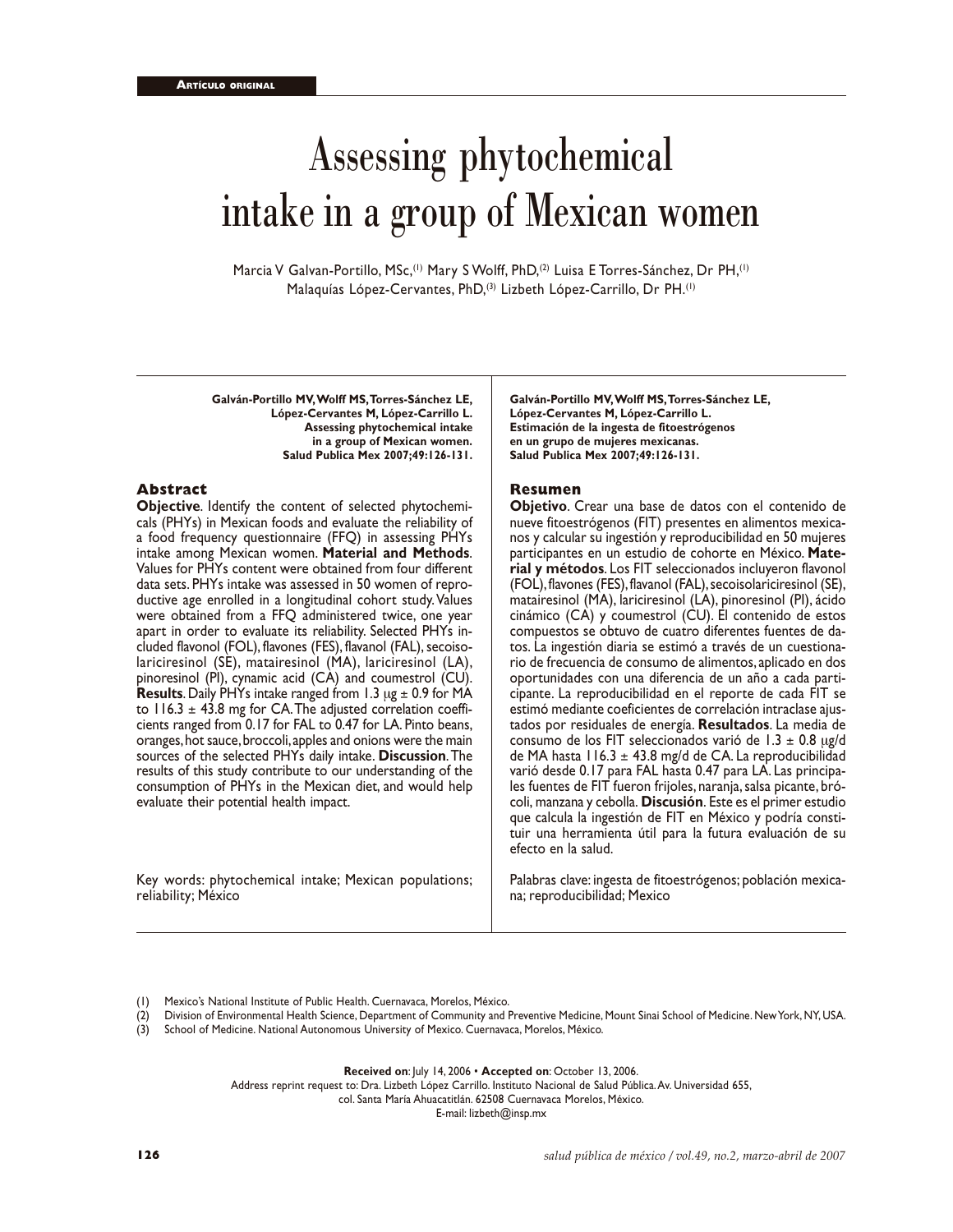$\mathbf{P}$  hytochemicals (PHYs) are plant compounds with estrogen-like activity. Epidemiological evidence suggest that high ingestion of these compounds is associated with a decrease on the risk of breast, $1-4$  prostate, $25,6$  and gastric cancer, $7,8$  as well as cardiovascular diseases, $49-11$  osteoporosis, $2,12-14$  and menopausal symptoms,15-16 Fruits and vegetables are an important source of PHYs; however their consumption varies throughout the world.5,12,15 In Latin American countries, the energy intake from fruits and vegetables is approximately three times higher than in North America, North-Central Europe and Asian countries.17 This variation in phytochemical intake may explain differences in PHYs related disease patterns. The lack of comprehensive phytochemical composition food tables precludes the study of their health impact, especially in developing countries. This study aims to identify the content of selected PHYs in Mexican foods and evaluate the reliability of a food frequency questionnaire in assessing PHYs intake among women living in Mexico.

# Material and Methods

Intake of selected PHYs was estimated in a sample of 50 women, aged between 17 and 37 years, participating in a longitudinal cohort study in the state of Morelos, Mexico from 2001-2002 that was approved by the IRB of the Mexico National Institute of Public Health.

Eligible participants were non-pregnant and nonlactating women, who reported no change in their diet over the past 12 months and signed an informed consent document. A more detailed description of the study design is published elsewhere.\*

Women were asked about their dietary habits, on two different occasions using a standardized food frequency questionnaire (FFQ).<sup>18,19</sup> Trained personnel completed the in-person interviews one year apart and during the same season of the year. The frequency of the consumption of foods that are sources of PHYs (54/100 items included in the FFQ) was calculated considering a pre-determined portion size and 10 frequency categories ranging from never to six times per day.

To determine PHYs intake, we developed a database of nine selected PHYs present in the 54 foods included in the FFQ. Selected PHYs included three flavonoids (FLAV): flavonol (FOL), flavones (FES), flavanol (FAL); four Lignans (LI): secoisolariciresinol (SE), matairesinol (MA), lariciresinol (LA), pinoresinol (PI); cinnamic acid (CA) and coumestrol (COU). Mean values of FOL, FES and FAL were imputed from the 2003 USDA flavonoid data set, $20$  while the 1998 Notice plus data base<sup>21</sup> was used as a source of CA and COU. Mean values for SE, MA, LA and PI were also obtained from published databases.<sup>22,23</sup> The taxonomic name, genus and species of vegetables were verified in the imputation process.<sup>24</sup> PHYs contents in mg/100g and  $\mu$ g/100g referred to wet edible portions. If values of PHYs for an individual food item were available from several references, we calculated a mean value from the pool of values. Non-vegetable sources of PHYs included milk chocolate, jam, wine and beer. Recipes of local dishes were also used to determine whether they included ingredients that were sources of PHYs.25 The Food Intake Analysis software, along with a program written with Fox Pro v.9.0, was used to estimate the individual intake of nutrients and PHYs of interest. A detailed description of nutrient calculation is published elsewhere.<sup>26</sup>

Descriptive statistics were calculated to assess the characteristics of the study population. Energy adjusted (by means of energy residuals) intra-class correlation coefficients ( $\rho_1$ ) were calculated to evaluate the reliability of the FFQ results. The main food sources of selected PHYs intake were identified by partial  $\mathbb{R}^2$ through estimated multiple linear regression models. All analyses were performed using the statistical software package STATA 7.0.

## Results

General characteristics of the study population are displayed in Table I. The study sample included mostly young (mean age 23.8 years), nulliparous (85.4%) women, with normal body mass index scores  $(23.7 \text{ kg/m}^2)$ . Approximately half of the women had at least 12 years of education and reported having a paid job. Table II shows the imputed values  $(mg/100g)$  or  $\mu$ g/100g in fresh edible weight) for the PHYs in the foods included in our FFQ.

Table III shows the energy-adjusted means of selected PHYs estimated in the two interviews, along with their energy adjusted intraclass correlation coefficients. The daily nutrient intake was estimated to be  $2336.7 \pm 476.3$  kcal for energy,  $76.7 \pm 6.3$  g for protein,  $273.6 \pm 26.8$  g for carbohydrates and  $109.5 \pm 12.3$  g for total fat (data not included in the table). The daily FLAV intake varied from  $7.5 \pm 3.8$  mg for FES to 29.3  $\pm$ 

<sup>\*</sup> Torres-Sánchez L, Rothenberg SJ, Schnaas L, Cebrián-García M, Osorio E, Hernández M, *et al*. In utero p,p´-DDE exposure and infant neurodevelopment: perinatal cohort in México, 2006. En prensa.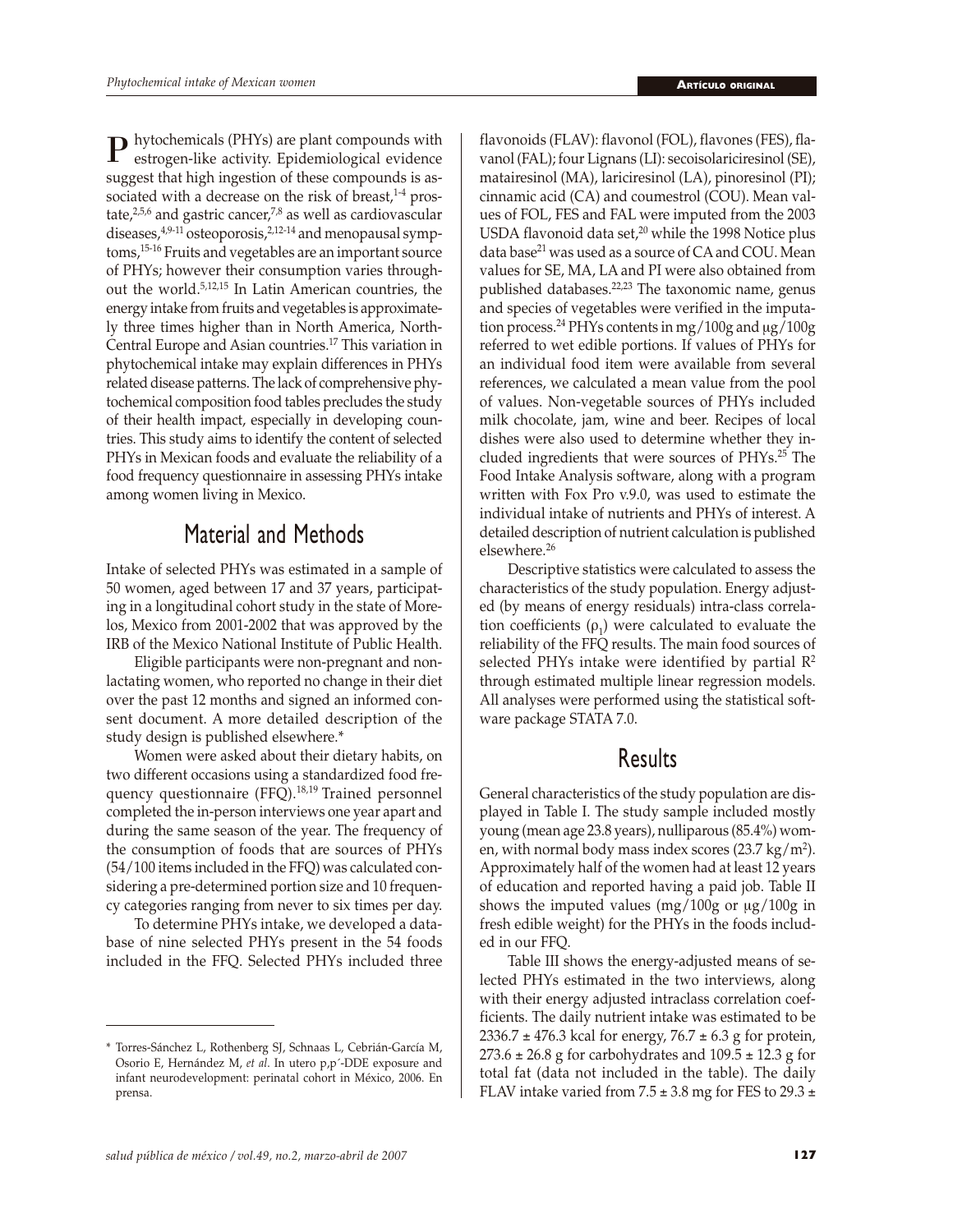| <b>CHARACTERISTICS OF THE STUDY POPULATION</b> |                |
|------------------------------------------------|----------------|
| Characteristics                                | $(n=50)$       |
| Age (years)                                    |                |
| Mean $\pm$ SD                                  | $23.8 \pm 4.1$ |
| Median                                         | 74             |
| Percentile 25 - 75                             | $21 - 26$      |
| Parity (%)                                     |                |
| Nulliparous                                    | 85.4           |
| Parous                                         | 14.6           |
| Body Mass Index                                |                |
| Mean $\pm$ SD                                  | $23.1 \pm 3.5$ |
| Median                                         | 23.7           |
| Percentile 25 - 75                             | $20.7 - 25.1$  |
| Level of education (years)                     |                |
| Mean $\pm$ SD                                  | $11.1 \pm 3.4$ |
| Median                                         | 12             |
| Occupation (%)                                 |                |
| Paid work                                      | 50             |
| Housewife                                      | 48             |
| Student                                        | $\overline{2}$ |

**Table I**

10.1 mg for FOL. LI daily intake varied from  $1.3 \pm 0.9$  $\mu$ g for MA to 205.3 ± 111.6  $\mu$ g for LA. CA daily intake resulted 116.3 mg  $\pm$  43.8 while COU intake was 1.7  $\pm$ 1.1 mg. The adjusted correlation coefficients ranged from 0.17 for FAL to 0.47 for LA.

Foods that contributed 10% or more to the selected PHYs daily intake are shown in Table IV. Pinto beans were the main sources of CA, SE and COU intake, and apples accounted for 28.7% of the FLA intake variance. Hot sauce was the main contributor of FES and onion contributed to FOL intake. Broccoli was the primary source of LA and PI, and oranges explained 53.2% of the MA intake variation.

## **Discussion**

These results provide information about the intake of selected PHYs in a group of Mexican women. Our database contains information about frequently consumed foods in the Mexican diet, which are sources of PHYs.

There are several important limitations to our study. First, our analyses were limited to nine selected PHYs, therefore we were not able to calculate total PHYs consumption. Second, we were unable to obtain data about the PHYs content of some local and frequently consumed foods included in the FFQ, including edible cactus, squash blossoms, mamey, zapote and prickly pears (local fruits). Finally, information about food preparation was not included in our questionnaire; therefore we were not able to adjust for its affect on PHYs content. Certain food preparation methods may alter the content of PHYs, although the magnitude of these effects is still unknown.<sup>1,27</sup>

Pinto beans provided the highest percentage of three PHYs intake (SE, COU and CA). According to very recent information several PHYs are present in different kinds of Mexican beans<sup>28,29</sup> however, only one type of bean was evaluated in our FFQ, further studies should include other types of beans.

The variability in the estimated intake of PHYs among countries may be explained by the fact that the many of the databases do not contain complete information on PHYs content. For example, not all database values refer to the same compounds –they may comprise as many as 4000 structurally different phytochemicals with structures varying from simple molecules (e.g. phenolic acid) to highly polymerized substances (e.g. tannins).<sup>30</sup>

Worldwide comparisons of PHYs should be approached with caution, as methodologies used to calculate these estimates are not standardized.

In spite of these limitations, the results of this study provide an important first step towards improving our knowledge about the consumption of PHYs in the Mexican diet that might be useful to further evaluate their health impact.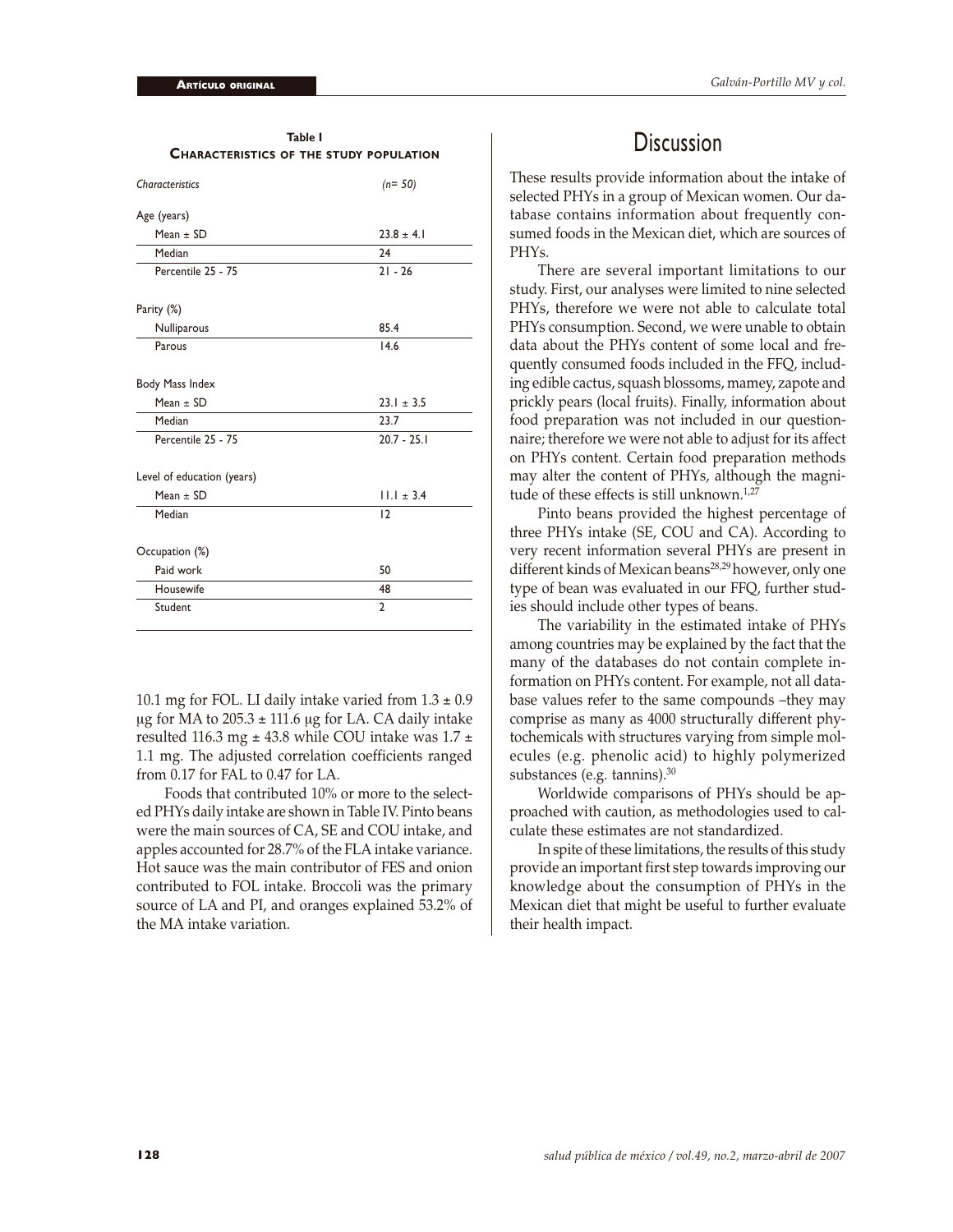|  | Table II                                                      |  |
|--|---------------------------------------------------------------|--|
|  | <b>CONTENTS OF SELECTED PHYTOCHEMICALS VALUES IN 54 FOODS</b> |  |

| Food item                                     |                     |                   |                      |        |        | Flavone <sup>&amp;</sup> Flavanol <sup>&amp;</sup> Flavonol <sup>&amp;</sup> Lariciresinol <sup>#,≠</sup> Pinoresinol <sup>#,≠</sup> Secoisolariciresinol <sup>#,≠</sup> Matairesinol <sup>#,≠</sup> Cinamic acid <sup>‡,&amp;</sup> Coumestrol <sup>‡,&amp;</sup> |      |          |      |
|-----------------------------------------------|---------------------|-------------------|----------------------|--------|--------|--------------------------------------------------------------------------------------------------------------------------------------------------------------------------------------------------------------------------------------------------------------------|------|----------|------|
| I Margarine                                   |                     |                   |                      | 7.00   | 0.00   | 32.00                                                                                                                                                                                                                                                              | 0.00 |          |      |
| 2 Red plum                                    |                     | $6.19*$           | 1.05 <sup>§</sup>    | 4.00   | 74.00  | 4.00                                                                                                                                                                                                                                                               | 0.00 |          |      |
| 3 Yellow peach                                |                     | $2.33*$           |                      | 80.00  | 186.00 | 27.00                                                                                                                                                                                                                                                              | 0.00 |          |      |
| 4 Apple                                       |                     | $9.09*$           | $3.92$ <sup>§</sup>  | 1.00   | 0.00   | 0.00                                                                                                                                                                                                                                                               | 0.00 |          |      |
| 5 Orange                                      |                     |                   |                      | 47.00  | 24.00  | 5.00                                                                                                                                                                                                                                                               | 2.00 | 8.36     |      |
| 6 Orange juice                                | 0.35 <sup>‡</sup>   |                   | 0.30 <sup>6</sup>    |        |        |                                                                                                                                                                                                                                                                    |      | 0.24     |      |
| 7 Grapes                                      |                     | 20.39*            | 2.37                 | 52.00  | 0.00   | 4.00                                                                                                                                                                                                                                                               | 5.00 |          |      |
| 8 Strawberry                                  |                     | $4.47*$           | 1.74 <sup>6</sup>    | 117.00 | 212.00 | 5.00                                                                                                                                                                                                                                                               | 0.00 | 6.63     |      |
| 9 Blackberry                                  |                     | $18.74*$          | 1.22 <sup>6</sup>    |        |        |                                                                                                                                                                                                                                                                    |      |          |      |
| 10 Canteloupe                                 |                     |                   |                      | 28.24  | 15.53  | 3.53                                                                                                                                                                                                                                                               | 0.00 |          |      |
| <b>II Mango</b>                               |                     | $1.72*$           |                      |        |        |                                                                                                                                                                                                                                                                    |      | 49.22    |      |
| 12 Pear                                       |                     | 4.25 <sup>6</sup> | $0.79$ <sup>§</sup>  | 155.00 | 34.00  | 4.00                                                                                                                                                                                                                                                               | 0.00 | 34.20    |      |
| 13 Papaya                                     |                     |                   |                      |        |        |                                                                                                                                                                                                                                                                    |      | 29.37    |      |
| 14 Pineapple                                  |                     |                   |                      |        |        |                                                                                                                                                                                                                                                                    |      | 26.20    |      |
| 15 Cauliflower                                | $0.08*$             |                   | $0.28*$              |        |        |                                                                                                                                                                                                                                                                    |      | 3.07     |      |
| 16 Broccoli                                   |                     |                   | 9.79                 | 972.00 | 315.00 | 38.00                                                                                                                                                                                                                                                              | 0.00 |          |      |
| 17 White corn                                 |                     |                   |                      |        |        |                                                                                                                                                                                                                                                                    |      | 48.80    |      |
| 18 Potato                                     |                     |                   | $0.06*$              | 17.00  | 0.00   | 2.00                                                                                                                                                                                                                                                               | 0.00 | 24.18    |      |
| 19 Carrot                                     |                     |                   | $0.07*$              | 73.00  | 27.00  | 77.00                                                                                                                                                                                                                                                              | 0.00 | 71.48    |      |
| 20 Spinach                                    | $1.11*$             |                   | $4.88*$              |        |        |                                                                                                                                                                                                                                                                    |      | 0.78     |      |
| 21 Lettuce                                    | $0.44*$             |                   | 2.70                 | 3.20   | 1.60   | 8.60                                                                                                                                                                                                                                                               | 0.00 | 7.13     |      |
|                                               |                     |                   | 0.72                 | 38.35  | 13.77  | 2.17                                                                                                                                                                                                                                                               | 0.00 | 4.69     |      |
| 22 Cooked tomato with garlic<br>23 Raw tomato |                     |                   | $0.72$ §             | 42.00  | 14.00  | 2.00                                                                                                                                                                                                                                                               | 0.00 | 4.69     |      |
|                                               |                     |                   |                      |        |        | 25.99                                                                                                                                                                                                                                                              |      |          |      |
| 24 Pinto beans                                |                     | $0.56*$           |                      |        |        |                                                                                                                                                                                                                                                                    |      | 31.83    | 1.18 |
| 25 Avocado                                    | $0.37*$             |                   | $0.13*$              |        |        |                                                                                                                                                                                                                                                                    |      |          |      |
| 26 Beet                                       |                     |                   |                      | 3.00   | 0.00   | 1.00                                                                                                                                                                                                                                                               | 0.00 |          |      |
| 27 Onion                                      |                     |                   | 106.58               | 19.00  | 0.00   | 18.00                                                                                                                                                                                                                                                              | 0.00 | 1.33     |      |
| 28 Green peas                                 |                     |                   |                      | 9.30   |        | 9.30                                                                                                                                                                                                                                                               |      |          | 1.50 |
| 29 Lentil soup                                |                     |                   | 3.94 <sup>§</sup>    | 15.60  | 3.53   | 4.74                                                                                                                                                                                                                                                               | 0.00 | 0.89     |      |
| 30 Broad beans                                |                     | $49.37*$          | $4.60*$              |        |        | 26.00                                                                                                                                                                                                                                                              |      |          | 1.50 |
| 31 Hot sauce                                  | 5.13 <sup>6</sup>   |                   | $70.41$ <sup>§</sup> | 10.10  | 3.72   | 2.75                                                                                                                                                                                                                                                               | 0.00 | 8.84     |      |
| 32 Pickled jalapenos                          | $2.33$ <sup>§</sup> |                   | 36.60 <sup>§</sup>   | 5.09   | 0.00   | 5.98                                                                                                                                                                                                                                                               | 0.00 | 0.29     |      |
| 33 Milk chocolate                             |                     | $13.35*$          |                      |        |        |                                                                                                                                                                                                                                                                    |      |          |      |
| 34 Marmelade                                  |                     | $0.90*$           | $0.76*$              |        |        |                                                                                                                                                                                                                                                                    |      |          |      |
| 35 Freshly toasted bread slice                |                     |                   |                      | 52.25  | 52.85  | 16.35                                                                                                                                                                                                                                                              | 1.30 |          |      |
| 36 French rolls                               |                     |                   |                      | 11.00  | 7.00   | 0.00                                                                                                                                                                                                                                                               | 0.00 |          |      |
| 37 Rice soup                                  |                     |                   |                      | 2.55   | 0.00   | 5.83                                                                                                                                                                                                                                                               | 0.00 | 2.85     |      |
| 38 Pasta soup                                 | $2.37*$             |                   | 9.82                 | 3.22   | 0.78   | 2.66                                                                                                                                                                                                                                                               | 0.00 | 0.45     |      |
| 39 Ground coffee                              |                     |                   | $0.10*$              | 0.12   | 0.14   | 0.15                                                                                                                                                                                                                                                               | 0.01 | 19984.47 |      |
| 40 Instant coffee                             |                     |                   |                      |        |        |                                                                                                                                                                                                                                                                    |      | 12830.57 |      |
| 41 Herbal tea                                 |                     | $4.86^{\ddagger}$ |                      | 0.00   | 0.00   | 0.00                                                                                                                                                                                                                                                               | 0.00 |          |      |
| 42 Black tea                                  |                     | 4.20 <sup>†</sup> | 3.84 <sup>‡</sup>    | 0.01   | 0.01   | 0.00                                                                                                                                                                                                                                                               | 0.00 |          |      |
| 43 Red wine                                   |                     | $11.90*$          | $1.62*$              | 8.60   | 11.90  | 41.70                                                                                                                                                                                                                                                              | 6.90 |          |      |
| 44 White wine                                 |                     | $1.38*$           | $0.06*$              | 7.30   | 1.70   | 12.20                                                                                                                                                                                                                                                              | 2.70 |          |      |
| 45 Beer                                       |                     |                   | $0.10*$              | 9.00   | 21.70  | $\overline{1.00}$                                                                                                                                                                                                                                                  |      |          |      |
| 46 Vegetable oil                              |                     |                   |                      | 0.00   | 0.00   | 0.00                                                                                                                                                                                                                                                               | 0.00 | 4.69     |      |
| 47 Pastor tacos                               |                     |                   | 3.68 <sup>6</sup>    | 0.76   | 0.00   | 0.89                                                                                                                                                                                                                                                               | 0.00 | 2.00     |      |
| 48 Gorditas                                   |                     | $0.07*$           | 6.37                 | 10.54  | 2.92   | 4.21                                                                                                                                                                                                                                                               | 0.00 | 2.97     |      |
| 49 Memelas                                    |                     |                   | $6.60$ §             | 2.14   | 0.50   | 1.80                                                                                                                                                                                                                                                               | 0.00 | 1.04     |      |
| 50 Pozole                                     |                     |                   | 1.94                 | 0.49   | 0.00   | 0.86                                                                                                                                                                                                                                                               | 0.00 | 0.47     |      |
| 51 Sopes                                      |                     |                   | 0.07 <sup>‡</sup>    | 0.12   | 0.00   | 0.53                                                                                                                                                                                                                                                               | 0.00 | 0.42     |      |
| 52 Quesadillas                                | $0.03$ <sup>§</sup> |                   | 0.11 <sup>6</sup>    | 0.07   | 0.00   | 17.04                                                                                                                                                                                                                                                              | 0.00 | 21.40    | 0.76 |
| 53 Pambazos                                   | $0.02^{+}$          |                   | 4.18 <sup>6</sup>    | 9.68   | 2.96   | 3.02                                                                                                                                                                                                                                                               | 0.00 | 7.04     |      |
| 54 Garlic                                     |                     |                   |                      | 286.00 | 200.00 | 50.00                                                                                                                                                                                                                                                              | 0.00 |          |      |

\* USDA flavonoid database

‡ Notis plus database

§ USDA flavonoid and notis plus databases

# Milder *et al* 2005 and Mazur *et al* 1997

& mg/100g wet edible food

<sup>≠</sup> mg/100g wet edible food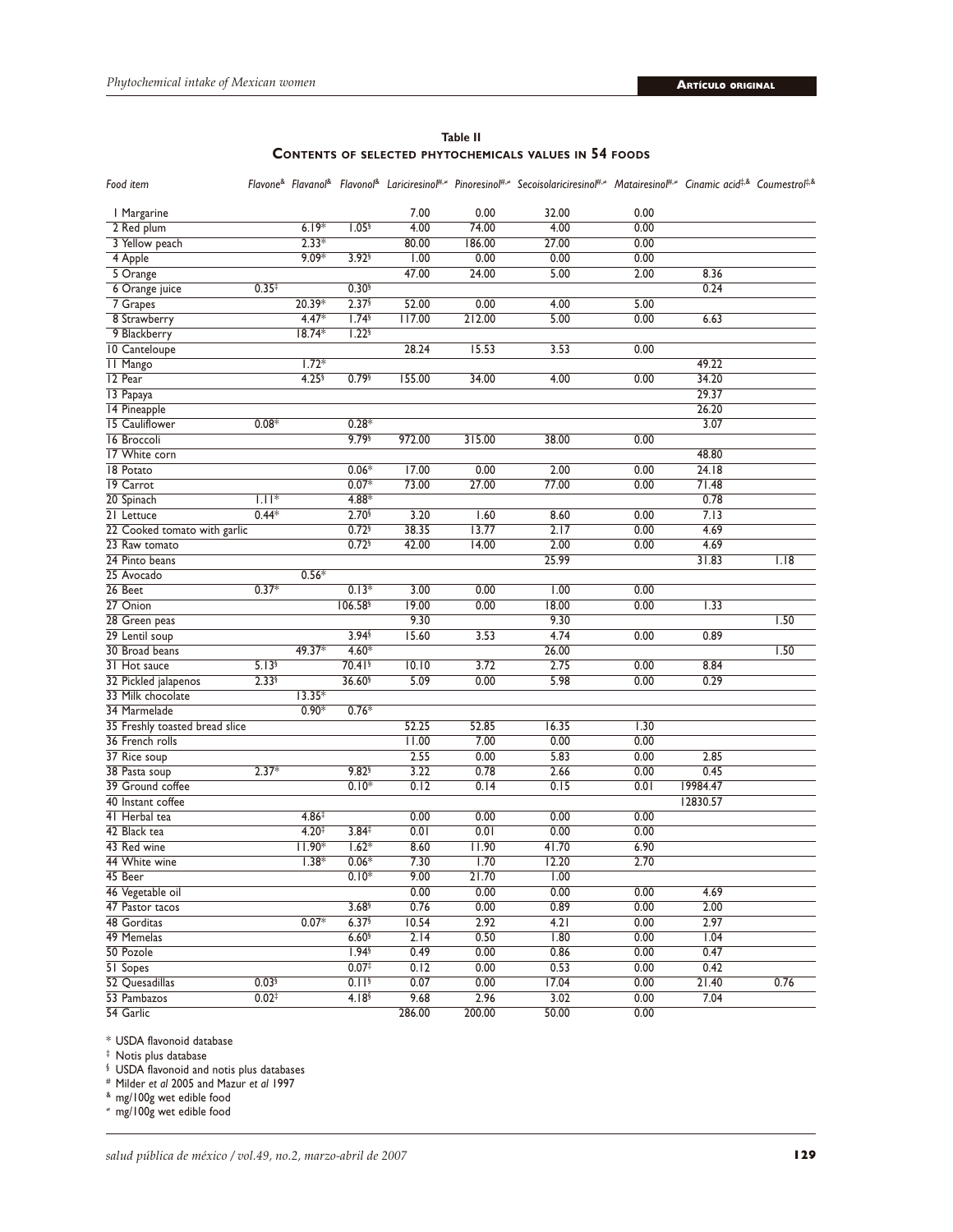| <b>Table III</b><br><b>ENERGY ADJUSTED MEANS AND CORRELATION</b>                                          |                          |                                  |  |  |
|-----------------------------------------------------------------------------------------------------------|--------------------------|----------------------------------|--|--|
|                                                                                                           |                          |                                  |  |  |
| <b>COEFFICIENTS OF DAILY INTAKE</b><br>OF SELECTED PHYTOCHEMICALS                                         |                          |                                  |  |  |
|                                                                                                           |                          |                                  |  |  |
| Phytochemical                                                                                             | $I^{st}$ FFO*            | 2 <sup>nd</sup> FFQ <sup>‡</sup> |  |  |
| Flavonol (mg/d)#                                                                                          |                          |                                  |  |  |
| Mean $\pm$ sd                                                                                             | $31.8 \pm 15.1$          | $26.8 \pm 11.3$                  |  |  |
| $\rho_i$                                                                                                  | 0.18                     |                                  |  |  |
| Flavones (mg/d)#                                                                                          |                          |                                  |  |  |
| Mean $\pm$ sd                                                                                             | $8.7 \pm 5.2$            | $6.3 \pm 4.0$                    |  |  |
| $\rho_i^{\S}$                                                                                             | 0.21                     |                                  |  |  |
|                                                                                                           |                          |                                  |  |  |
| Flavanol (mg/d)#                                                                                          |                          |                                  |  |  |
| Mean $\pm$ sd                                                                                             | $11.9 \pm 6.5$           | $8.1 \pm 5.3$                    |  |  |
| $\rho$ <sup>§</sup>                                                                                       | 0.17                     |                                  |  |  |
| Cinnamic acid (mg/d) <sup>#</sup>                                                                         |                          |                                  |  |  |
| Mean $\pm$ sd                                                                                             | $133.1 \pm 50.2$         | $99.6 \pm 50.8$                  |  |  |
| $\rho_i$                                                                                                  | 0.37                     |                                  |  |  |
|                                                                                                           |                          |                                  |  |  |
| Lariciresinol (ug/d)#                                                                                     |                          |                                  |  |  |
| Mean $\pm$ sd                                                                                             | $236.5 \pm 144.1$        | $174.1 \pm 98.$                  |  |  |
| $\rho_i$                                                                                                  | 0.47                     |                                  |  |  |
|                                                                                                           |                          |                                  |  |  |
| Pinoresinol (µg/d)#                                                                                       |                          |                                  |  |  |
| Mean $\pm$ sd                                                                                             | $102.0 \pm 62.5$<br>0.39 | $73.4 \pm 36.5$                  |  |  |
| $\rho_i^{\S}$                                                                                             |                          |                                  |  |  |
| Secoisolariciresinol (µg/d)                                                                               |                          |                                  |  |  |
| Mean $\pm$ sd                                                                                             | $122.7 \pm 63.6$         | $122.9 \pm 93.1$                 |  |  |
| $\rho_i^{\S}$                                                                                             | 0.37                     |                                  |  |  |
|                                                                                                           |                          |                                  |  |  |
| Matairesinol (ug/d)#                                                                                      |                          |                                  |  |  |
| Mean $\pm$ sd                                                                                             | $1.5 \pm 1.2$            | $1.1 \pm 1.0$                    |  |  |
| $\rho$ <sup>§</sup>                                                                                       | 0.18                     |                                  |  |  |
|                                                                                                           |                          |                                  |  |  |
| Coumestrol (mg/d)<br>Mean $\pm$ sd                                                                        | $1.7 \pm 1.1$            | $1.7 \pm 1.5$                    |  |  |
| $\rho_i^{\S}$                                                                                             | 0.39                     |                                  |  |  |
|                                                                                                           |                          |                                  |  |  |
| * Administered in Morelos, Mexico during 2001<br><sup>‡</sup> Administered in Morelos, Mexico during 2002 |                          |                                  |  |  |

§ Energy adjusted

# ttest *p*<0.05

## **Acknowledgements**

This study was supported in part by Mount Sinai School of Medicine/Queens College International Training and Research in Environmental and Occupational Health Program funded by the National Institutes of Health (D43TW00640).

## **Table IV FOODS THAT CONTRIBUTE** ≥ **10% TO THE SELECTED PHYTOCHEMICAL INTAKE OF STUDY POPULATION**

| Food            | Phytochemicals       | % intake |
|-----------------|----------------------|----------|
| Pinto beans     | Secoisolariciresinol | 75.8     |
|                 | Coumestrol           | 66.9     |
|                 | Cinnamic acid        | 20.5     |
| <b>Broccoli</b> | Lariciresinol        | 20.0     |
|                 | Pinoresinol          | 10.3     |
| Orange          | Matairesinol         | 55.2     |
| Apple           | Flavanol             | 28.7     |
| Hot sauce       | <b>Flavones</b>      | 48.0     |
| Onion           | Flavonol             | 16.5     |

## **References**

1. Mishra S, Dickerson V, Najm W. Phytoestrogens and breast cancer prevention: What is the evidence? Am J Obstet Gynecol 2003;188(5):s66-s70.

2. Murkies A, Wilcox G, Davis S. Clinical Review 92: Phytoestrogens. J Clin Endocrinol Metab 1998;83(2):297-303.

3. Peeters P, Keinan-Boker L, van der Schouw Y, Grobbee D. Phytoestrogens and breast cancer risk. Review of the epidemiological evidence. Breast Cancer Research and Treatment 2003;77:171-183. 4. Arts I, Hollman P. Polyphenols and disease risk in epidemiologic studies. Am J Clin Nutr 2005;81(suppl):S317-S325.

5. Kurzer M, Xu X. Dietary phytoestrogens. Annu Rev Nutr 1997;17:353-381.

6. Strom S, Yamamura Y, Duphorne Ch, Spitz M, Babaian R, Pillow P, *et al*. Phytoestrogen intake and prostate cancer: a case-control study using a new database. Nutr Cancer 1999;33(1):20-25.

7. Garcia-Closas R, Gonzalez C, Agudo A, Riboli E. Intake of specific carotenoids and flavonoids and the risk of gastric cancer in Spain. Cancer Causes and Control1999;10:71-75.

8. Lagiou P, Samoli E, Lagiou A, Peterson J, Tzonou A, Dwyer J, *et al*. Flavonoids, vitamin C and adenocarcinoma of the stomach. Cancer Causes and Control 2004;15:67-72.

9. Hertog M, Kromhout D, Aravanis C, Blackburn H, Buzina R, Fidanza F, *et al*. Flavonoid intake and long-term risk of coronary heart disease and cancer in the seven countries study. Arch Intern Med 1995;155:381-386. 10. Rimm E, Katan M, Ascherio A, Stampfer M, Willett W. Relation between intake of flavonoids and risk for coronary heart disease in male health professionals. Ann Intern Med 1996;125:384-389. 11. Hirvonen T, Pirjo P, Virtanen M, Ovaskainen M, Häkkinen S, Albanes D, *et al*. Intake of Flavonols and Flavones and Risk of Coronary Heart Disease in Male Smokers. Epidemiology 2001;12:62-67.

12. Setchell K, Cassidy A. Dietary Isoflavones: Biological Effects and Relevance to Human Health. *J Nutr* 1999;129:S758-S767.

13. Setchell K, Lydeking-Olsen E. Dietary phytoestrogens and their effect on bone: evidence from in vitro and in vivo, human observational, and dietary intervention studies. Am J Clin Nutr 2003;78(suppl):S593-S609.